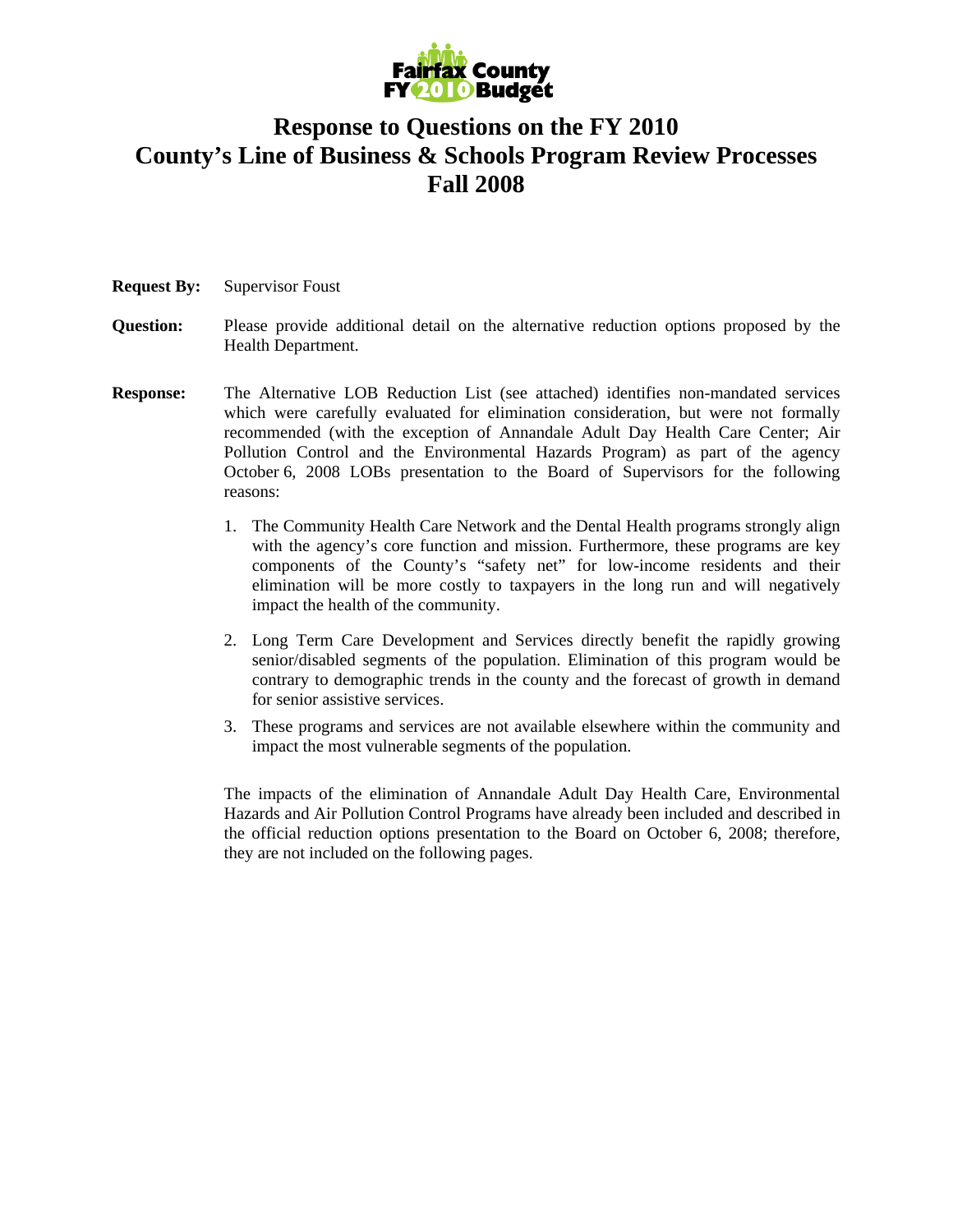# Alternative Lines of Business Reduction List

## Reduction Summary

| <b>Priority Ranking</b> | <b>Reduction Description</b>                                                     | <b>Positions</b> | <b>SYE</b> | <b>Net Reduction</b> |
|-------------------------|----------------------------------------------------------------------------------|------------------|------------|----------------------|
| $\mathbf{1}$            | Annandale Adult Day Health Care                                                  | 9                | 9.0        | \$253,135            |
| $\overline{a}$          | <b>Environmental Hazards</b>                                                     | $\overline{2}$   | 2.0        | \$139,584            |
| 3                       | <b>Dental Services</b>                                                           | $\overline{4}$   | 4.0        | \$318,431            |
| $\overline{4}$          | Long Term Care Coordinating Council/Facilitator                                  | $\mathbf{1}$     | 1.0        | \$85,576             |
| 5                       | Long Term Care (LTC) RESPITE                                                     | $\mathbf{0}$     | 0.0        | \$311,605            |
| $\,6$                   | Lincolnia Adult Day Health Care                                                  | 9                | 9.0        | \$351,182            |
| $\overline{7}$          | <b>Air Pollution Control</b>                                                     | $\overline{4}$   | 4.0        | \$138,300            |
| 8                       | Infrastructure-Limited Term Position Funding                                     | $\mathbf{0}$     | 0.0        | \$93,831             |
| 9                       | Lewinsville Adult Day Health Care                                                | 9                | 9.0        | \$264,104            |
| 10                      | Long Term Care Coordinating Council/Procedures and<br><b>Program Coordinator</b> | $\mathbf{1}$     | 1.0        | \$107,980            |
| 11                      | <b>LTC - Quality Assurance</b>                                                   | $\overline{2}$   | 2.0        | \$195,257            |
| 12                      | Community Health Care Network NORTH COUNTY                                       | $\mathbf{1}$     | 1.0        | \$1,826,363          |
| 13                      | Mt. Vernon Adult Day Health Care                                                 | 9                | 9.0        | \$291,227            |
| 14                      | Herndon Harbor Adult Day Health Care                                             | 9                | 9.0        | \$250,688            |
| 15                      | <b>Braddock Glen Adult Day Health Care</b>                                       | 9                | 9.0        | \$268,876            |
| 16                      | <b>Adult Day Health Care/Coordinator</b>                                         | $\mathbf{1}$     | 1.0        | \$104,143            |
| 17                      | <b>LTC Coordinating Council Program Manager</b>                                  | $\mathbf{1}$     | 1.0        | \$121,872            |
|                         |                                                                                  |                  |            |                      |

**TOTAL REDUCTION**

**71 71.0 \$5,122,154**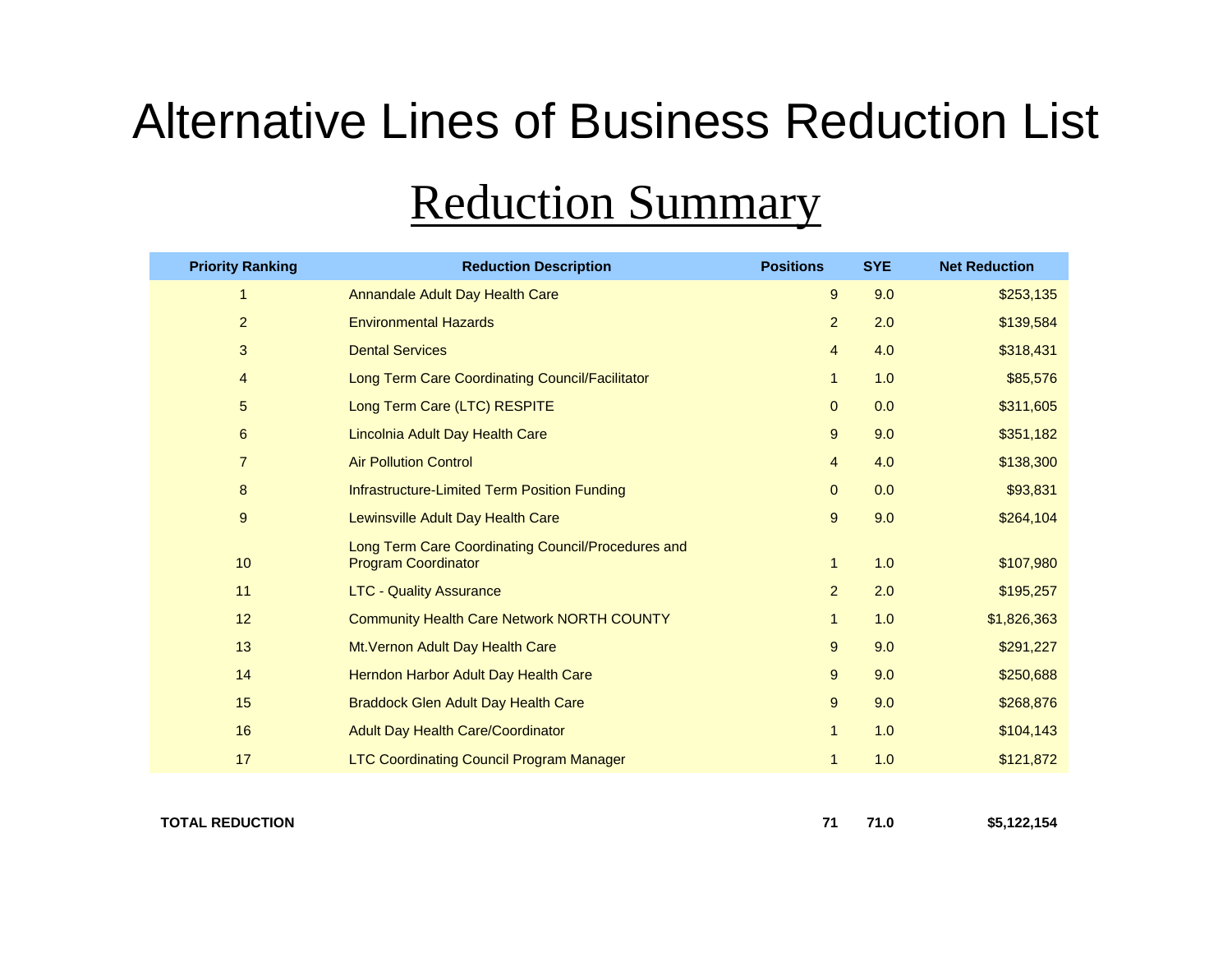#### **AGENCY 71 – HEALTH DEPARTMENT** *Alternative LOB Reduction List Reduction Target: \$5,122,154*

Long Term Care (LTC) Development and Services (LOB 71-08) comprises two distinct entities – direct services via the six (6) Adult Day Health Care Centers (ADHC), which are strategically located throughout the County to assure accessibility, and the Long Term Care Coordinating Council (LTCCC) developmental program, which is responsible for strategic planning and leveraging community funding.

| <b>LOB Title</b> | <b>LOB</b><br><b>Reduction</b><br>Ranking | Proposal                                                                                            | <b>Net</b><br><b>Reduction</b> | Impact                                                                                                                                                                                                                                                                                                                                                                                                                                                                                                                                                                                                                                                                                                                                                                                                                                                                                                                                                                                                                                                   |
|------------------|-------------------------------------------|-----------------------------------------------------------------------------------------------------|--------------------------------|----------------------------------------------------------------------------------------------------------------------------------------------------------------------------------------------------------------------------------------------------------------------------------------------------------------------------------------------------------------------------------------------------------------------------------------------------------------------------------------------------------------------------------------------------------------------------------------------------------------------------------------------------------------------------------------------------------------------------------------------------------------------------------------------------------------------------------------------------------------------------------------------------------------------------------------------------------------------------------------------------------------------------------------------------------|
| <b>LTC</b>       | 1,6,9,13,14,15,<br>16                     | Elimination of<br>all Adult Day<br>Care Centers<br>(ADHC) and<br>Program<br>Coordinator<br>position | \$1,783,355                    | This proposal describes the sequential closure of ADHC<br>٠<br>centers. The ADHC program is the only program in the<br>County that serves both cognitively and physically impaired<br>individuals on a sliding scale. The Annandale ADHC closure<br>was included on the formal reduction list presented to the<br>Board of Supervisors.<br>Subsequent closures of other ADHC centers following the<br>٠<br>closure of Annandale will significantly increase waiting<br>periods at remaining centers (7 to 21 weeks depending<br>upon the family's choice of remaining sites).<br>Clients outside of the Fastran catchment areas for a<br>particular remaining site may have to find alternate<br>transportation.<br>With complete elimination of the program, nursing home<br>$\blacksquare$<br>placement (a more restrictive and costly alternative) may<br>be the only remaining option for the 348 participants and<br>families who are served.<br>The Adult Day Health Care Coordinator position is not<br>п<br>needed if the program is eliminated. |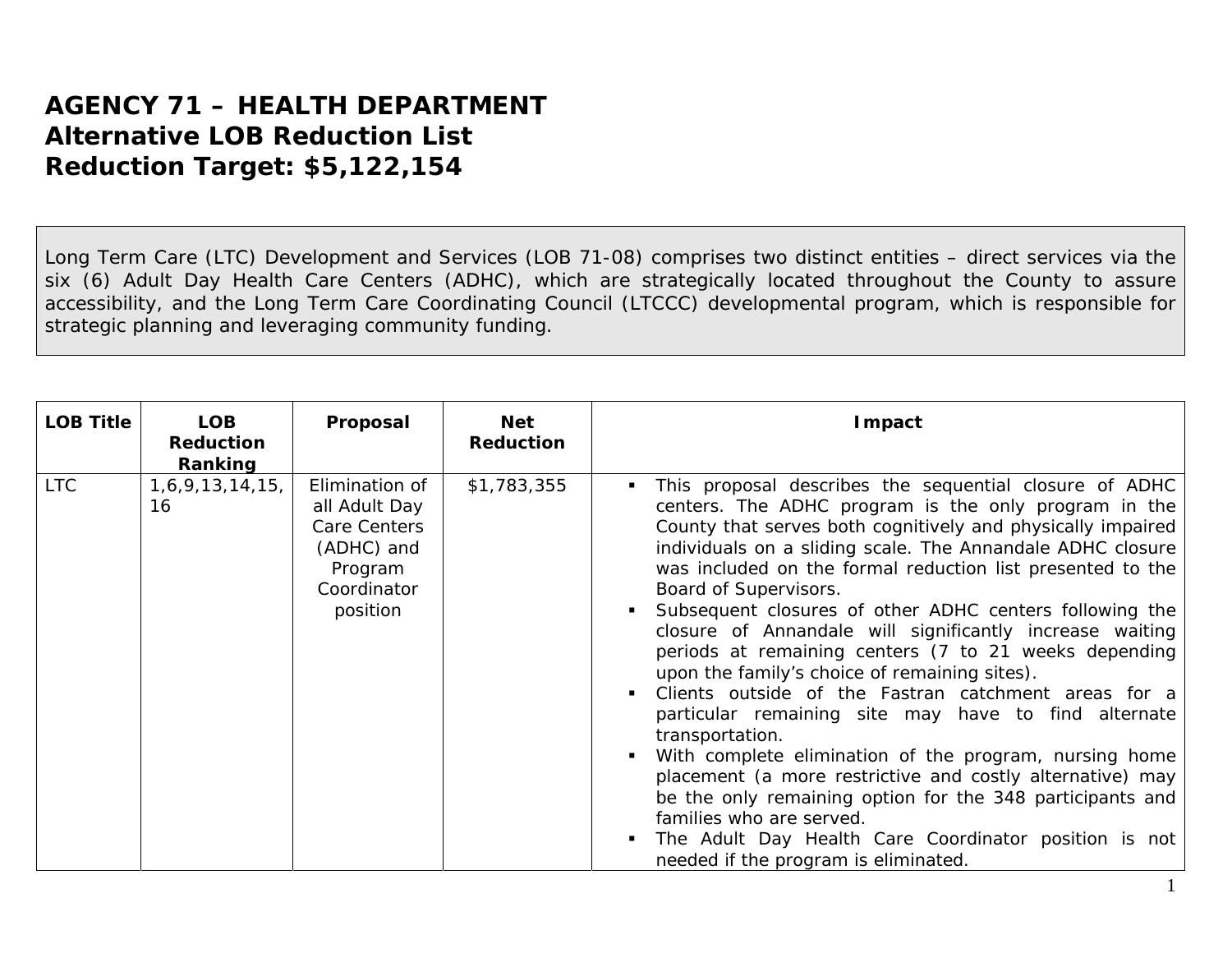| <b>LOB Title</b>                            | <b>LOB</b><br><b>Reduction</b><br>Ranking | Proposal                                                                                                                                            | <b>Net</b><br><b>Reduction</b> | <b>Impact</b>                                                                                                                                                                                                                                                                                                                                                                                                                                                                                                                                                                                                                                                                                                                                                                                                                              |
|---------------------------------------------|-------------------------------------------|-----------------------------------------------------------------------------------------------------------------------------------------------------|--------------------------------|--------------------------------------------------------------------------------------------------------------------------------------------------------------------------------------------------------------------------------------------------------------------------------------------------------------------------------------------------------------------------------------------------------------------------------------------------------------------------------------------------------------------------------------------------------------------------------------------------------------------------------------------------------------------------------------------------------------------------------------------------------------------------------------------------------------------------------------------|
| <b>LTC</b>                                  | 4,10,17                                   | Elimination of<br>Long Term<br>Care<br>Coordinating<br>Council<br>(LTCCC)<br>Program<br>Development<br><b>Staff</b>                                 | \$315,428                      | This proposal describes the sequential elimination of LTCCC<br>program development staff (Program Manager, LTCCC<br>Facilitator and LTCCC Procedures and Policy Coordinator).<br>The Long Term Care Coordinating Council will have no staff<br>to support their work including the scheduling of meetings,<br>taking of minutes, follow up on action items or work with<br>the 5 subcommittees of the Council.<br>The ability of the Council to leverage resources via CareFax<br>or other such incentive entities will be significantly<br>decreased and monitoring of contracts will be minimal as<br>this will become the responsibility of the Department of<br>Administration's Contracts Division.                                                                                                                                   |
| <b>LTC</b>                                  | 5                                         | Elimination of<br>Saturday<br>center-based<br>program<br><b>AND</b><br>Discontinuation<br>of funding to<br>Alzheimer<br>Family Day<br>Center (AFDC) | \$311,605                      | This is the only Saturday center-based respite in the<br>$\blacksquare$<br>County. Its elimination will leave family caregivers<br>(especially those who work during the week) very limited<br>time to attend to other family-life related activities, without<br>worrying about the safety of their loved one at home alone.<br>The AFDC Program is the only non-profit organization in<br>Northern Virginia that offers highly intensive services for<br>individuals with late stage Alzheimer's disease. Elimination<br>of this funding source will limit access, potentially forcing<br>families to place their loved one in an assisted living facility<br>or nursing home. It will also limit access to support services<br>for family caregivers. The loss of funding has the potential<br>to jeopardize the viability of the AFDC. |
| <b>LTC</b><br>Quality<br>Assurance<br>(Q&A) | 11                                        | Elimination of<br>positions (2)                                                                                                                     | \$195,257                      | The LTC QA Coordinator provides the leadership and<br>$\blacksquare$<br>professional expertise in the monitoring of the quality of<br>health care provided in County-owned assisted living<br>facilities (ALF) that are managed through contractual<br>agreements; serves as Chair of the Assisted Living Facility<br>Quality Assistance Councils at each of the County-owned<br>sites.<br>The Senior Plus Nurse is a member of the Senior+ County<br>Coordinating Team that is charged with providing contract<br>management and oversight to ensure quality service in                                                                                                                                                                                                                                                                   |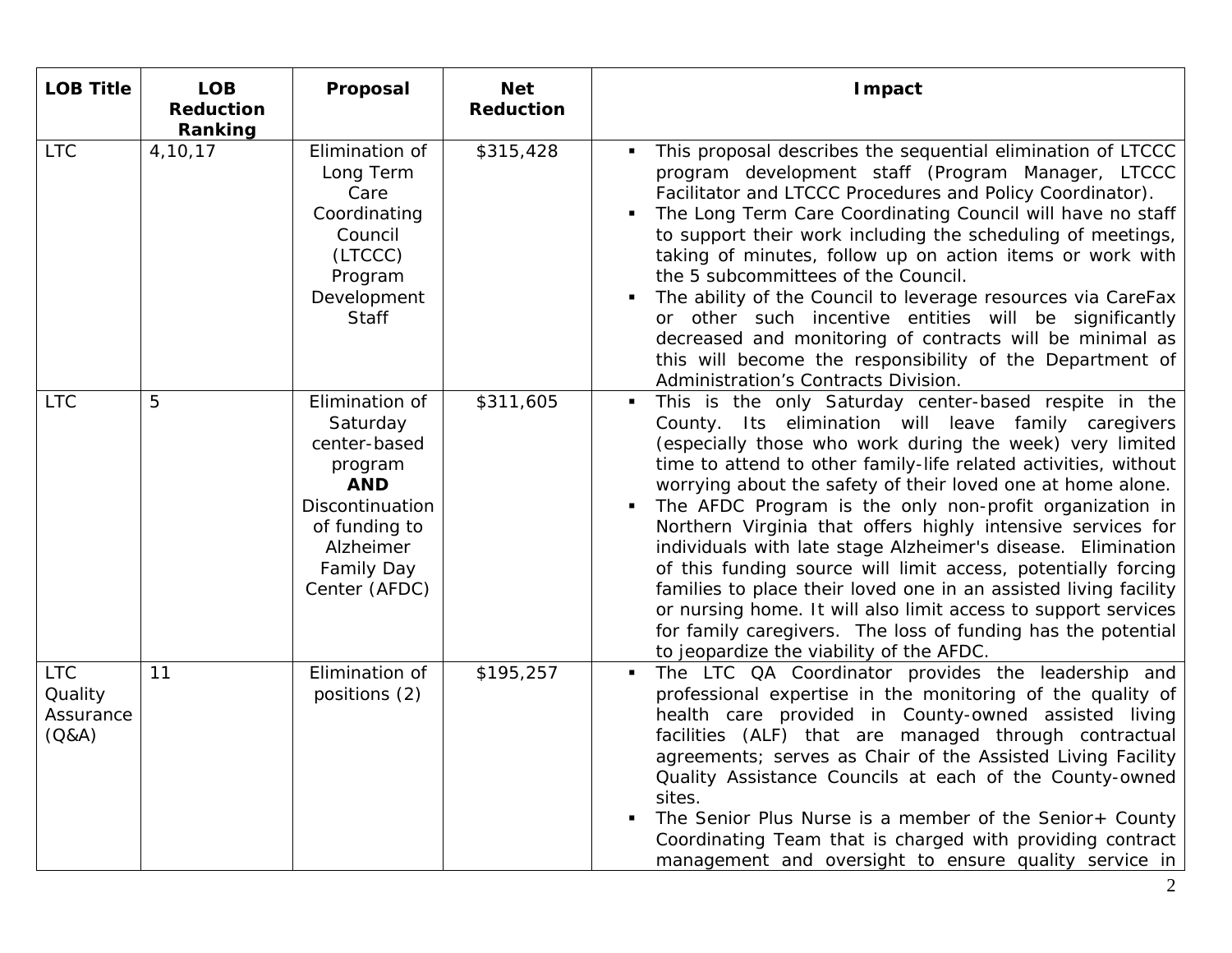| <b>LOB Title</b> | <b>LOB</b><br>Reduction<br>Ranking | Proposal | <b>Net</b><br><b>Reduction</b> | <b>Impact</b>                                                                                                                     |
|------------------|------------------------------------|----------|--------------------------------|-----------------------------------------------------------------------------------------------------------------------------------|
|                  |                                    |          |                                | each of the seven sites; the nurse's role is to provide<br>oversight of the quality of health care provided by the<br>contractor. |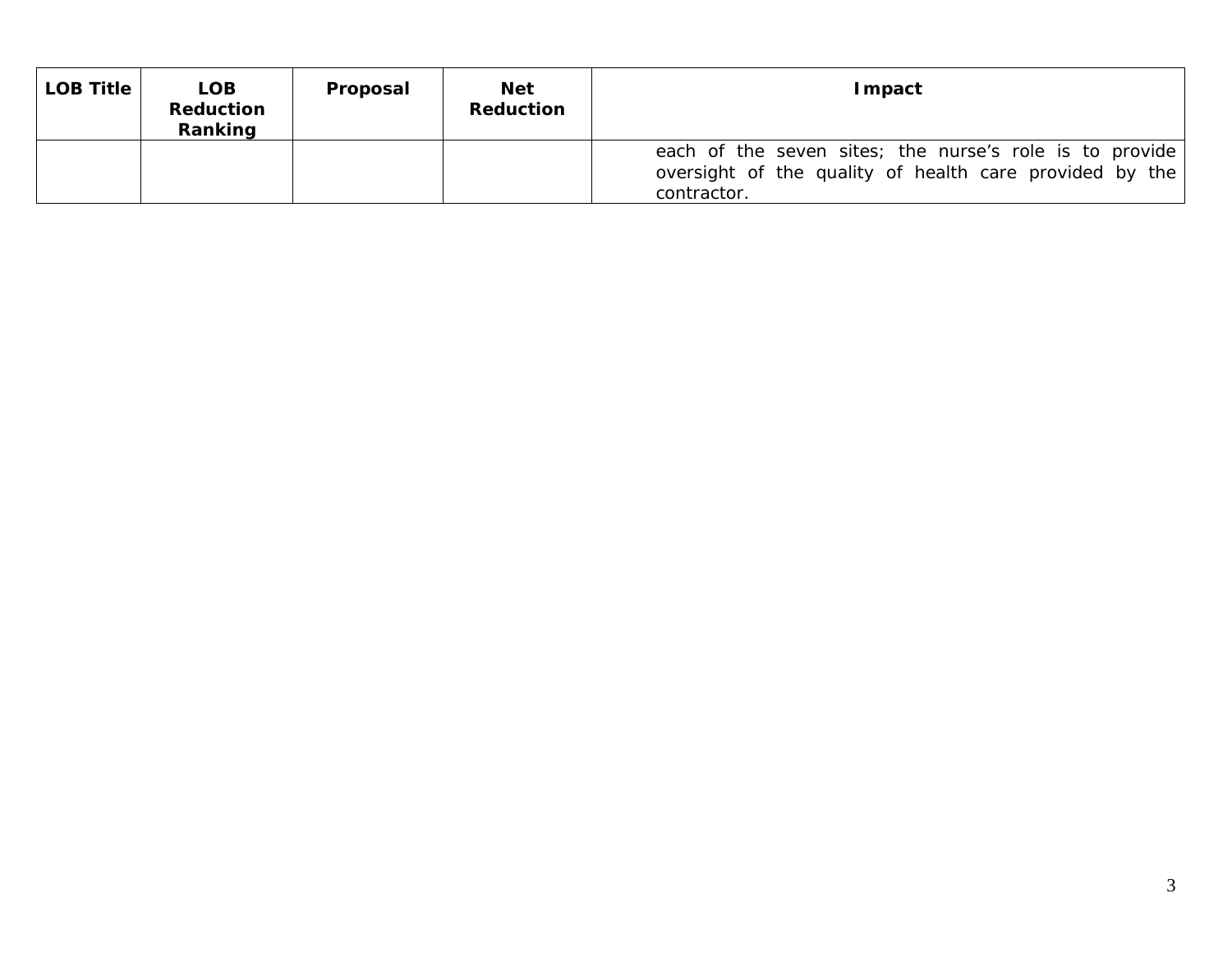The Dental Health Program (LOB 71-10) provides dental care and education to low-income children 3 through 18 years of age. This program is the sole source of dental care for low-income uninsured children (70% of current patients) and a major provider for Medicaid/Family Access to Medical Insurance Security program participants (30% of current patients). Although non-mandated, this program has been an integral part of the agency services for over forty years due to declining availability of services within the community for this population.

| <b>LOB</b><br><b>Title</b> | <b>LOB</b><br><b>Reduction</b><br>Ranking | Proposal                                      | <b>Net Reduction</b> | <b>I</b> mpact                                                                                                                                                                                                                                                                                                                                                                                                                                                                                                                                                                                                                                                                                                                                                                                                                                                                                                         |
|----------------------------|-------------------------------------------|-----------------------------------------------|----------------------|------------------------------------------------------------------------------------------------------------------------------------------------------------------------------------------------------------------------------------------------------------------------------------------------------------------------------------------------------------------------------------------------------------------------------------------------------------------------------------------------------------------------------------------------------------------------------------------------------------------------------------------------------------------------------------------------------------------------------------------------------------------------------------------------------------------------------------------------------------------------------------------------------------------------|
| Dental                     | $\mathcal{S}$                             | Elimination<br>of Dental<br>Health<br>Program | \$318,431            | Low-income uninsured children (including 70% of Medical Care for<br>Children Partnership referrals) will have their screening/evaluation,<br>preventive and restorative dental care needs unmet.<br>There is no alternative source of dental care for the uninsured in<br>the private sector. The Northern Virginia Dental Clinic is the only<br>other safety net provider in the county and they provide services<br>for adults only. Northern Virginia Community College (NVCC) Dental<br>Program provides oral hygiene services, but very limited restorative<br>services and limits these to children over age 8 years. No private or<br>contracted service is available to do screenings and community<br>education.<br>Poor dental health is a real deterrent to growth and development<br>and can lead to chronic health issues as the child grows. It also<br>affects a child's self-esteem and social skills. |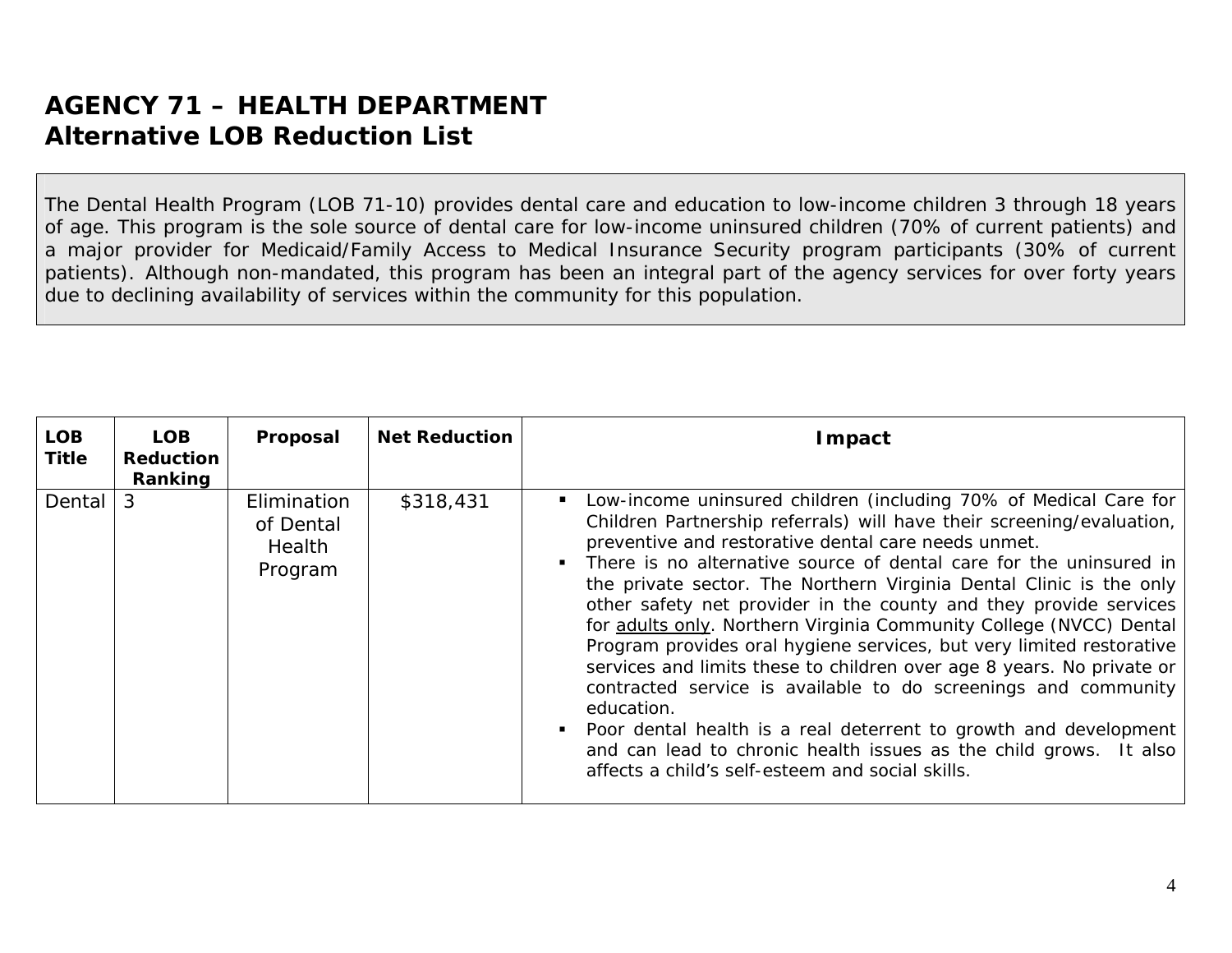The Community Health Care Network (CHCN) (LOB 71-09) is the primary health safety net for low-income (200% of federal poverty level or below) uninsured. Approximately 70% of adult participants are the working poor. The agency eliminated this item from reduction consideration because it strongly aligns with the agency's core function and mission. Furthermore, new census data show that the number of Virginians (including Fairfax County residents) who are uninsured is growing, a trend that is expected to worsen given the current economic climate.

| <b>LOB</b><br><b>Title</b> | <b>LOB</b><br><b>Reduction</b><br>Ranking | Proposal                                                                               | <b>Net Reduction</b> | Impact                                                                                                                                                                                                                                                                                                                                                                                                                                                                                                                                                                                                                                                                                                                                                                                                                                                                                               |
|----------------------------|-------------------------------------------|----------------------------------------------------------------------------------------|----------------------|------------------------------------------------------------------------------------------------------------------------------------------------------------------------------------------------------------------------------------------------------------------------------------------------------------------------------------------------------------------------------------------------------------------------------------------------------------------------------------------------------------------------------------------------------------------------------------------------------------------------------------------------------------------------------------------------------------------------------------------------------------------------------------------------------------------------------------------------------------------------------------------------------|
| <b>CHCN</b>                | 12 <sup>2</sup>                           | Closure of<br>Community<br><b>Health Care</b><br><b>Network</b><br>$(CHCN)$ –<br>North | \$1,826,363          | Services will have to be provided to 20,396 patients at the two<br>remaining centers, which may result in delayed appointments.<br>Neither of the remaining sites is easily accessible by public or<br>private transportation for residents of the north county area. The<br>transportation issue in combination with an increase in traveling<br>time will pose significant challenges to north county area residents'<br>ability to access care. Such barriers to care often leads to the<br>postponing of routine health care, which would have a negative<br>impact on the health status of residents and could lead to an<br>increase in otherwise avoidable, more costly emergency room<br>visits.<br>Approximately 1,450 women (representing 2,160 visits) in the<br>North-county area will not have local access to walk-in services for<br>family planning and other women's health issues. |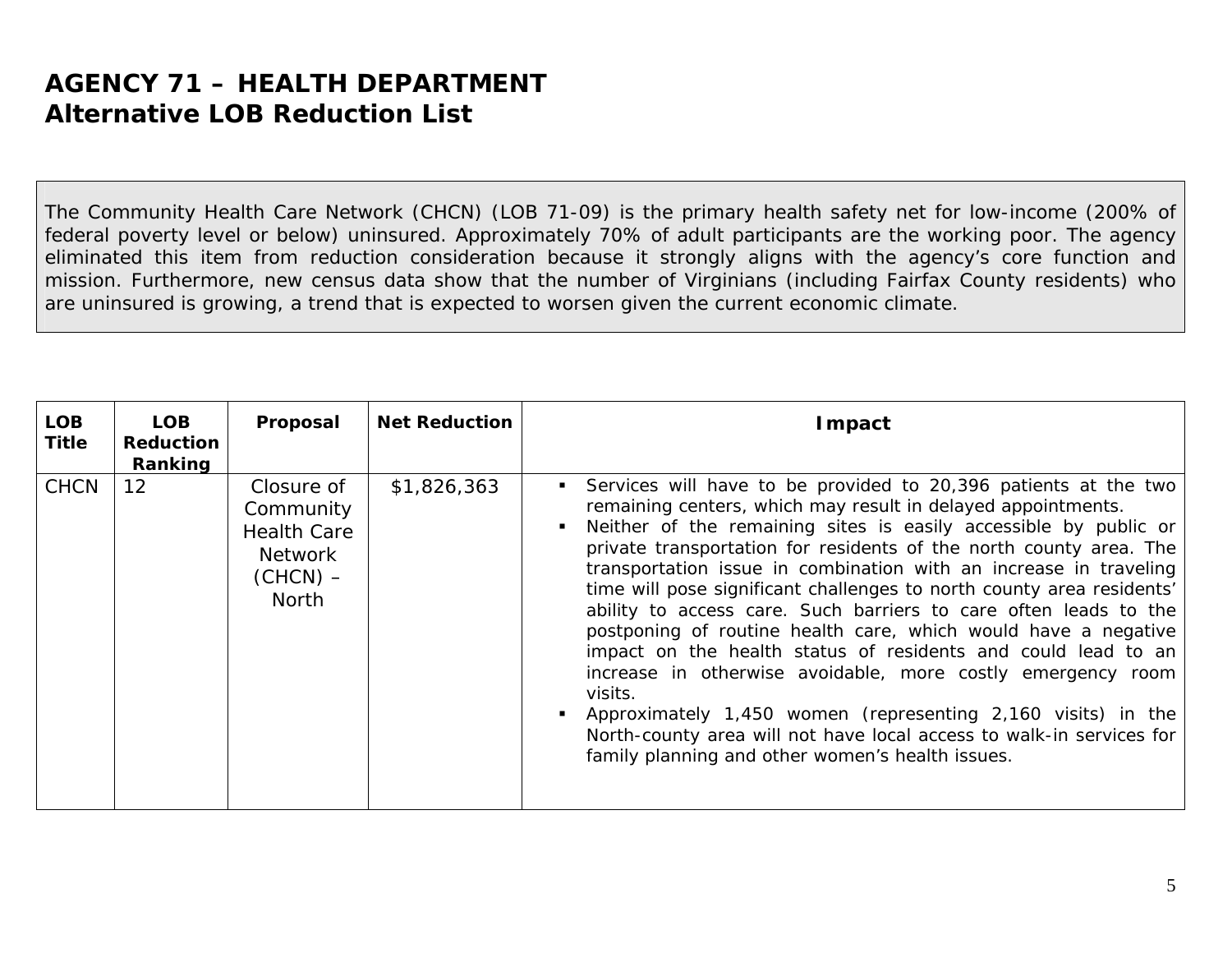Program Management (LOB 71-11) provides strategic direction and serves as the infrastructure focal point of the agency to assure quality, accessibility, appropriateness, responsiveness of programs/activities and stewardship of available resources.

| <b>LOB</b><br><b>Title</b> | <b>LOB</b><br>Reduction<br>Ranking | Proposal                                                              | <b>Net</b><br><b>Reduction</b> | <b>I</b> mpact                                                                                                                                                                                                                   |
|----------------------------|------------------------------------|-----------------------------------------------------------------------|--------------------------------|----------------------------------------------------------------------------------------------------------------------------------------------------------------------------------------------------------------------------------|
| Program<br>Mgmt            | 8                                  | Reduce<br>Limited<br>Term<br>Expenditures<br>in Program<br>Management | \$93,831                       | The flexibility to address, unanticipated needs (such as short term)<br>$\mathbf{r}$<br>physician coverage and services) in a timely manner will be<br>eliminated. These specific needs are difficult to identify in<br>advance. |